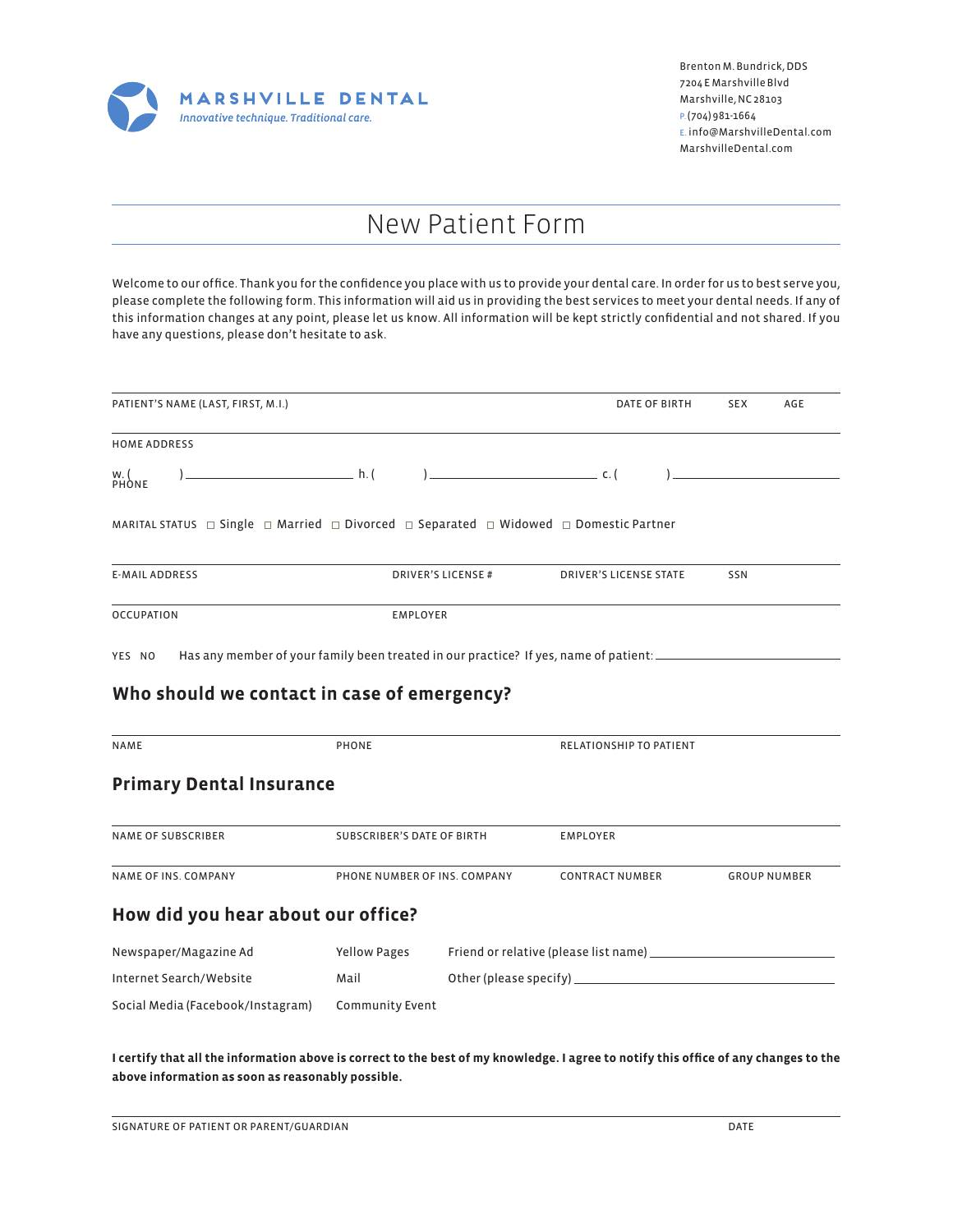

### Patient Health History

PATIENT'S NAME DATE OF BIRTH

MAIN DENTAL CONCERN FOR TODAY'S VISIT

#### **Oral Health** Circle yes or no.

- YES NO Do you currently have any known dental problems?
- YES NO Are any of your teeth sensitive to hot, cold, biting pressure, or sweets?
- YES NO Do your gums bleed when brushing or flossing?
- YES NO Have you ever been told you have periodontal (gum) disease?
- YES NO Have you had a complete set of dental x-rays in the past year?
- YES NO Do your jaw joints (TMJ) click, pop, or cause pain?
- YES NO Do you clinch or grind your teeth?
- YES NO Have you had your wisdom teeth removed?
- YES NO Do your teeth show signs of chipping and wear?
- YES NO Do you have a replacement of any type for missing teeth?
- YES NO Have you ever had any unfavorable dental experiences?
- YES NO Is there anything you would like to change about your smile? If so, please explain:

#### **Medical Health**

|                   |        | PHYSICIAN'S NAME                                                                 | DATE OF LAST VISIT |  |  |  |  |  |  |
|-------------------|--------|----------------------------------------------------------------------------------|--------------------|--|--|--|--|--|--|
| Circle yes or no. |        |                                                                                  |                    |  |  |  |  |  |  |
|                   | YES NO |                                                                                  |                    |  |  |  |  |  |  |
| YES NO            |        |                                                                                  |                    |  |  |  |  |  |  |
| YES NO            |        |                                                                                  |                    |  |  |  |  |  |  |
|                   | YES NO |                                                                                  |                    |  |  |  |  |  |  |
|                   |        |                                                                                  |                    |  |  |  |  |  |  |
|                   |        |                                                                                  |                    |  |  |  |  |  |  |
|                   | YES NO | Are you allergic to any medications or other substances? (Circle all that apply) |                    |  |  |  |  |  |  |

*Aspirin Penicillin Other Antibiotics Codeine Anesthetics Metals Latex Other*

YES NO Any Heart Problems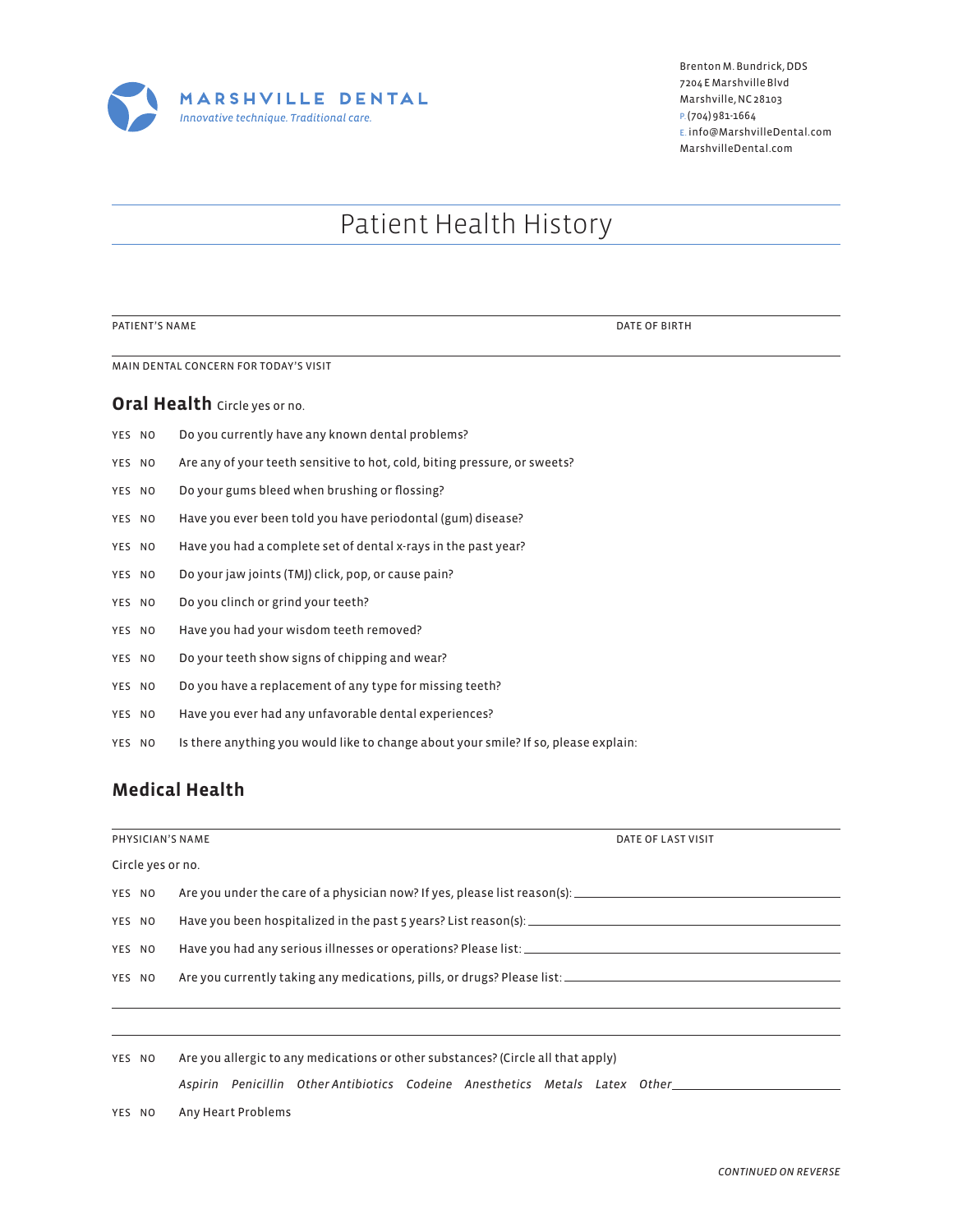Do you have, or have you ever had, any of the following?

| YES NO                                                                                                           | Artificial Joints or Valves                                                                         | YES NO |  | Cancer/Tumor              | YES NO |  | <b>Fainting Spells</b>  |  |  |  |  |
|------------------------------------------------------------------------------------------------------------------|-----------------------------------------------------------------------------------------------------|--------|--|---------------------------|--------|--|-------------------------|--|--|--|--|
| YES NO                                                                                                           | Pacemaker                                                                                           | YES NO |  | <b>Excessive Bleeding</b> | YES NO |  | Epilepsy/Seizures       |  |  |  |  |
| YES NO                                                                                                           | High Blood Pressure                                                                                 | YES NO |  | AIDS/HIV                  | YES NO |  | <b>Thyroid Problems</b> |  |  |  |  |
| YES NO                                                                                                           | Low Blood Pressure                                                                                  | YES NO |  | Hepatitis                 | YES NO |  | Psychiatric Treatment   |  |  |  |  |
| YES NO                                                                                                           | <b>Rheumatic Fever</b>                                                                              | YES NO |  | Kidney Disease            |        |  |                         |  |  |  |  |
| YES NO                                                                                                           | Stroke                                                                                              | YES NO |  | <b>STDs</b>               |        |  |                         |  |  |  |  |
| YES NO                                                                                                           | <b>Diabetes</b>                                                                                     | YES NO |  | <b>Tuberculosis</b>       |        |  |                         |  |  |  |  |
|                                                                                                                  |                                                                                                     |        |  |                           |        |  |                         |  |  |  |  |
| YES NO                                                                                                           | Do you have any disease, conditions, or condition not listed above? Please list: __________________ |        |  |                           |        |  |                         |  |  |  |  |
| YES NO                                                                                                           | Do you require antibiotic premedication for dental treatment?                                       |        |  |                           |        |  |                         |  |  |  |  |
| (Check if applicable) $\Box$ Pregnant (Due Date___________) $\Box$ Nursing $\Box$ Taking Birth Control<br>Women: |                                                                                                     |        |  |                           |        |  |                         |  |  |  |  |
| Is there anything else you would like for us to know about?_____________________                                 |                                                                                                     |        |  |                           |        |  |                         |  |  |  |  |

I certify that all the information above is true and correct to the best of my knowledge. I understand that an accurate medical and dental history is necessary to safely and completely treat my dental needs. I agree to let this office know as soon as possible if any of this information changes.

**SIGNATURE OF PATIENT OR PARENT/GUARDIAN** DATE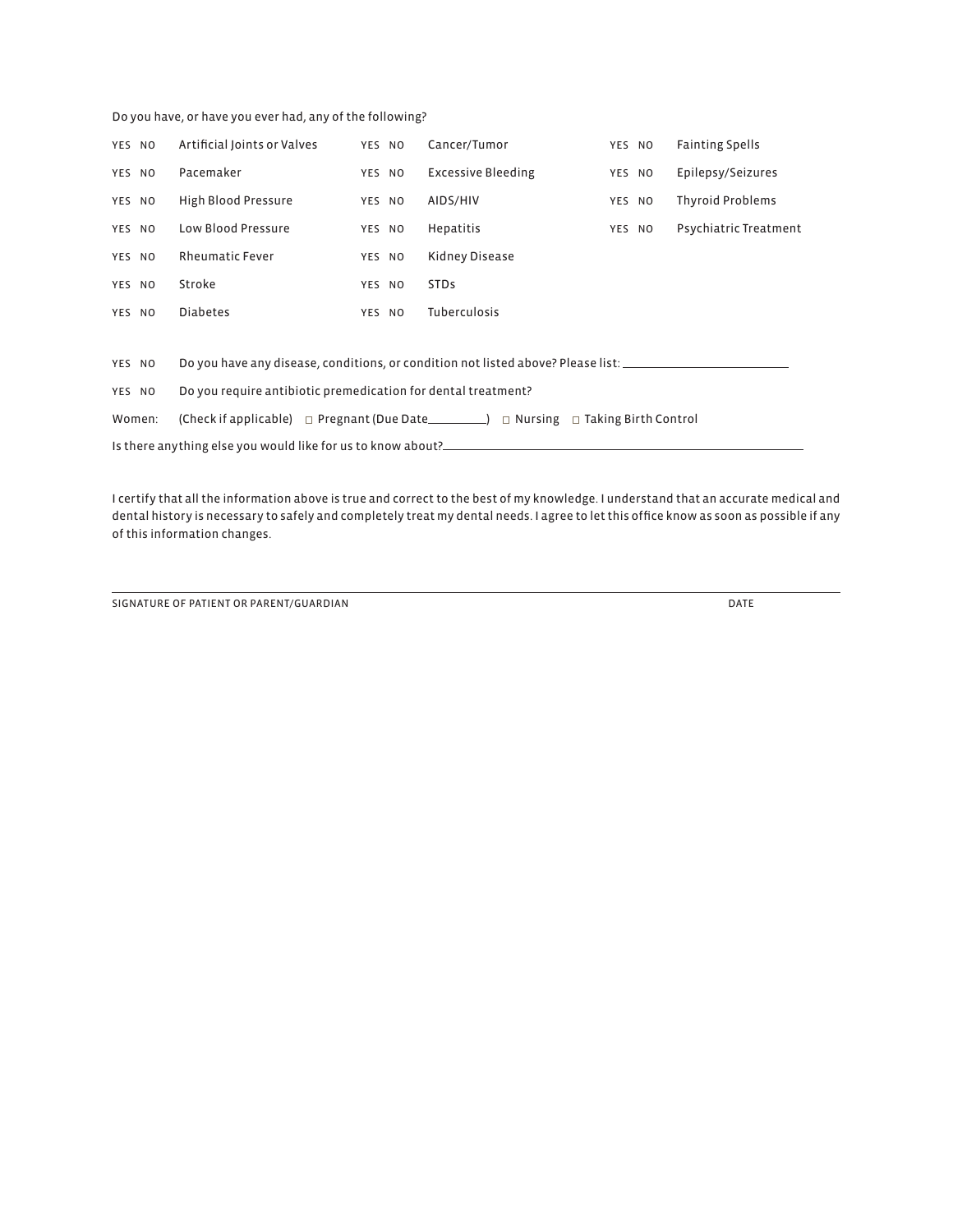

## Notice of Privacy Practices

This notice describes how health information about you may be used and disclosed and how you can get access to this information. Please review it carefully. The privacy of your health information is important to us.

#### **Our legal duty**

We are required by applicable federal and state law to maintain the privacy of your health information. We are also required to give you this notice about our privacy practices, our legal duties, and your rights concerning your health information. We must follow the privacy practices that are described in this notice while it is in effect. This notice takes effect January 1, 2019, and will remain in effect until we replace it.

We reserve the right to change our privacy practices and the terms of this notice at any time, provided such changes are permitted by applicable law. We reserve the right to make the changes in our privacy practices and the new terms of our notice effective for all health information that we maintain, including health information we created or received before we made the changes. Before we make a significant change in our privacy practices, we will change this notice and make the new notice available upon request.

You may request a copy of our notice at any time. For more information about our privacy practices, or for additional copies of this notice, please contact us using the information listed at the end of this notice.

#### **Uses and disclosures of health information**

We use and disclose health information about you for treatment, payment, and healthcare operations. For example:

Treatment: We may use or disclose your health information to a physician or other healthcare provider providing treatment to you.

Payment: We may use and disclose your health information to obtain payment for services we provide to you.

Healthcare operations: We may use and disclose your health information in connection with our healthcare operations. Healthcare operations include quality assessment and improvement activities, reviewing the competence or qualifications of healthcare professionals, evaluating practitioner and provider performance, conducting training programs, accreditation, certification, licensing, or credentialing activities.

Your Authorization: In addition to our use of your health information for treatment, payment or healthcare operations, you may give us written authorization to use your health information or to disclose it to anyone for any purpose. If you give us an authorization, you may revoke it in writing at any time. Your revocation will not affect any use or disclosures permitted by your authorization while it was in effect. Unless you give us written authorization, we cannot use or disclose your health information for any reason except those described in this Notice.

To Your Family and Friends: We must disclose your health information to you, as described in the Patient Rights section of this Notice. We may disclose your health information to a family member, friend, or other person to the extent necessary to help with your healthcare or with payment for your healthcare, but only if you agree that we may do so.

Persons Involved In Care: We may use or disclose health information to notify, or assist in the notification of (including identifying or locating) a family member, your personal representative or another person responsible for your care, of your location, your general condition, or death. If you are present, then prior to use or disclosure of your health information, we will provide you with an opportunity to object to such uses or disclosures. In the event of your incapacity or emergency circumstances, we will disclose health information based on a determination using our professional judgment disclosing only health information that is directly relevant to the person's involvement in your healthcare. We will also use our professional judgment and our experience with common practice to make reasonable inferences of your best interest in allowing a person to pick up filled prescriptions, medical supplies, x-rays, or other similar forms of health information.

Marketing Health-Related Services: We will not use your health information for marketing communications without your written authorization.

Required by Law: We may use or disclose your health information when we are required to do so by law.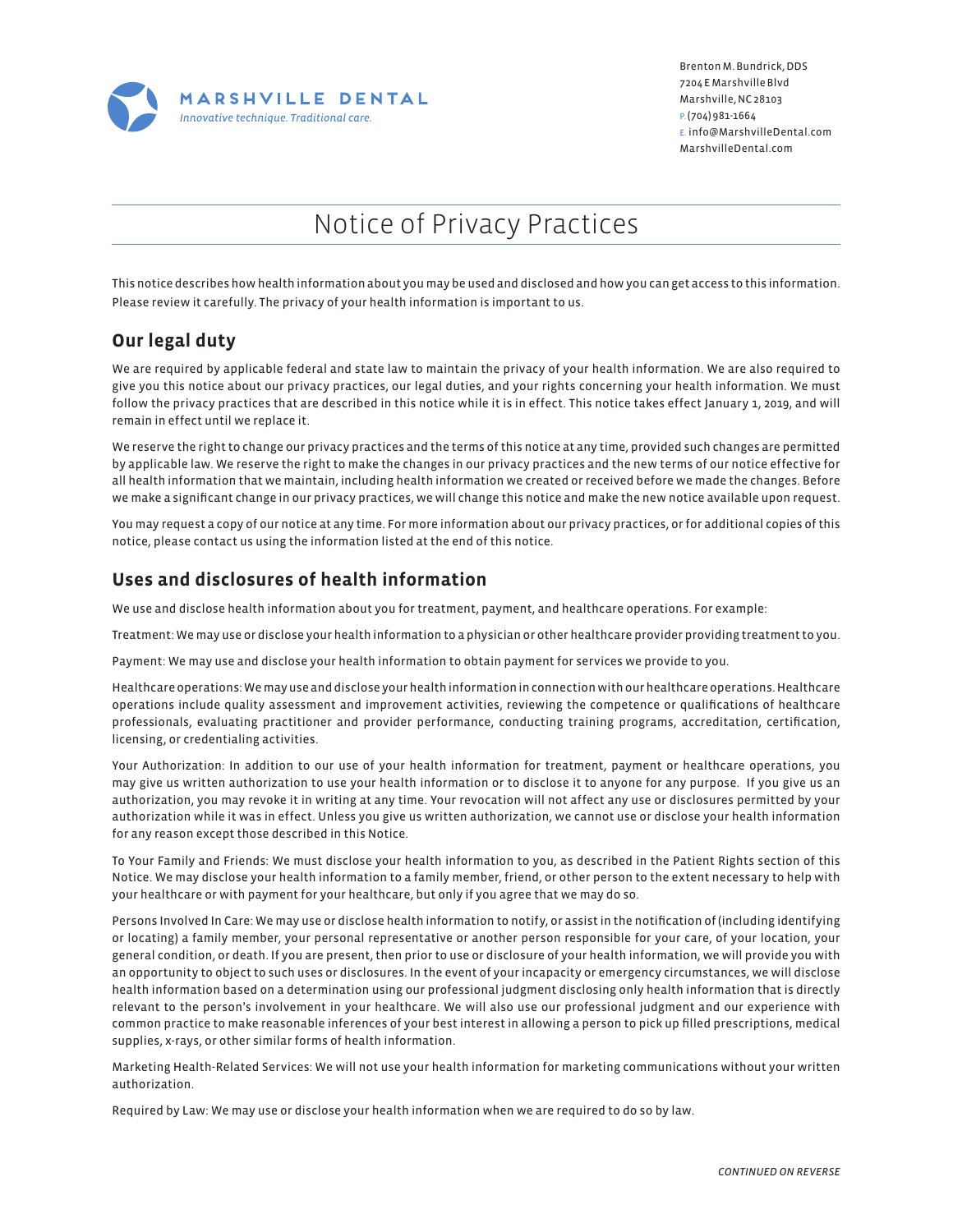Abuse or Neglect: We may disclose your health information to appropriate authorities if we reasonably believe that you are a possible victim of abuse, neglect, or domestic violence or the possible victim of other crimes. We may disclose your health information to the extent necessary to avert a serious threat to your health or safety or the health or safety of others.

National Security: We may disclose to military authorities the health information of Armed Forces personnel under certain circumstances. We may disclose to authorized federal officials health information required for lawful intelligence, counterintelligence, and other national security activities. We may disclose to correctional institution or law enforcement official having lawful custody of protected health information of inmate or patient under certain circumstances.

Appointment Reminders: We may use or disclose your health information to provide you with appointment reminders (such as voicemail messages, postcards, or letters.)

#### **Patient rights**

Access: You have the right to look at or get copies of your health information, with limited exceptions. You may request that we provide copies in a format other than photocopies. We will use the format you request unless we cannot practicably do so. (You must make a request in writing to obtain access to your health information. You may obtain a form to request access by using the contact information listed at the end of this Notice. You may also request access by sending us a letter to the address at the end of this Notice.)

Disclosure Accounting: You have the right to receive a list of instances in which we or our business associates disclosed your health information for purposes, other than treatment, payment, healthcare operations and certain other activities, for the last 6 years, but not before Janury 1, 2014. If you request this accounting more than once in a 12-month period, we may charge you a reasonable, cost-based fee for responding to these additional requests.

Restrictions: You have the right to request that we place additional restrictions on our use or disclosure of your health information. We are not required to agree to these additional restrictions, but if we do, we will abide by our agreement (except in an emergency).

Alternative Communication: You have the right to request that we communicate with you about your health information by alternative means or to alternative locations. (You must make your request in writing.) Your request must specify the alternative means or location, and provide satisfactory explanation how payments will be handled under the alternative means or location you request.

Amendment: You have the right to request that we amend your health information. (Your request must be in writing, and it must explain why the information should be amended.) We may deny your request under certain circumstances.

Electronic Notice: If you receive this Notice on our Web site or by electronic mail (e-mail), you are entitled to receive this Notice in written form.

### **Questions and complaints**

If you want more information about our privacy practices or have questions or concerns, please contact us.

If you are concerned that we may have violated your privacy rights, or you disagree with a decision we made about access to your health information or in response to a request you made to amend or restrict the use or disclosure of your health information or to have us communicate with you by alternative means or at alternative locations, You may complain to us using the contact information listed at the end of this Notice. You also may submit a written complaint to the U.S. Department of Health and Human Services. We will provide you with the address to file your complaint with the U.S. Department of Health and Human Services upon request.

We support your right to the privacy of your health information. We will not retaliate in any way if you choose to file a complaint with us or with the U.S. Department of Health and Human Services.